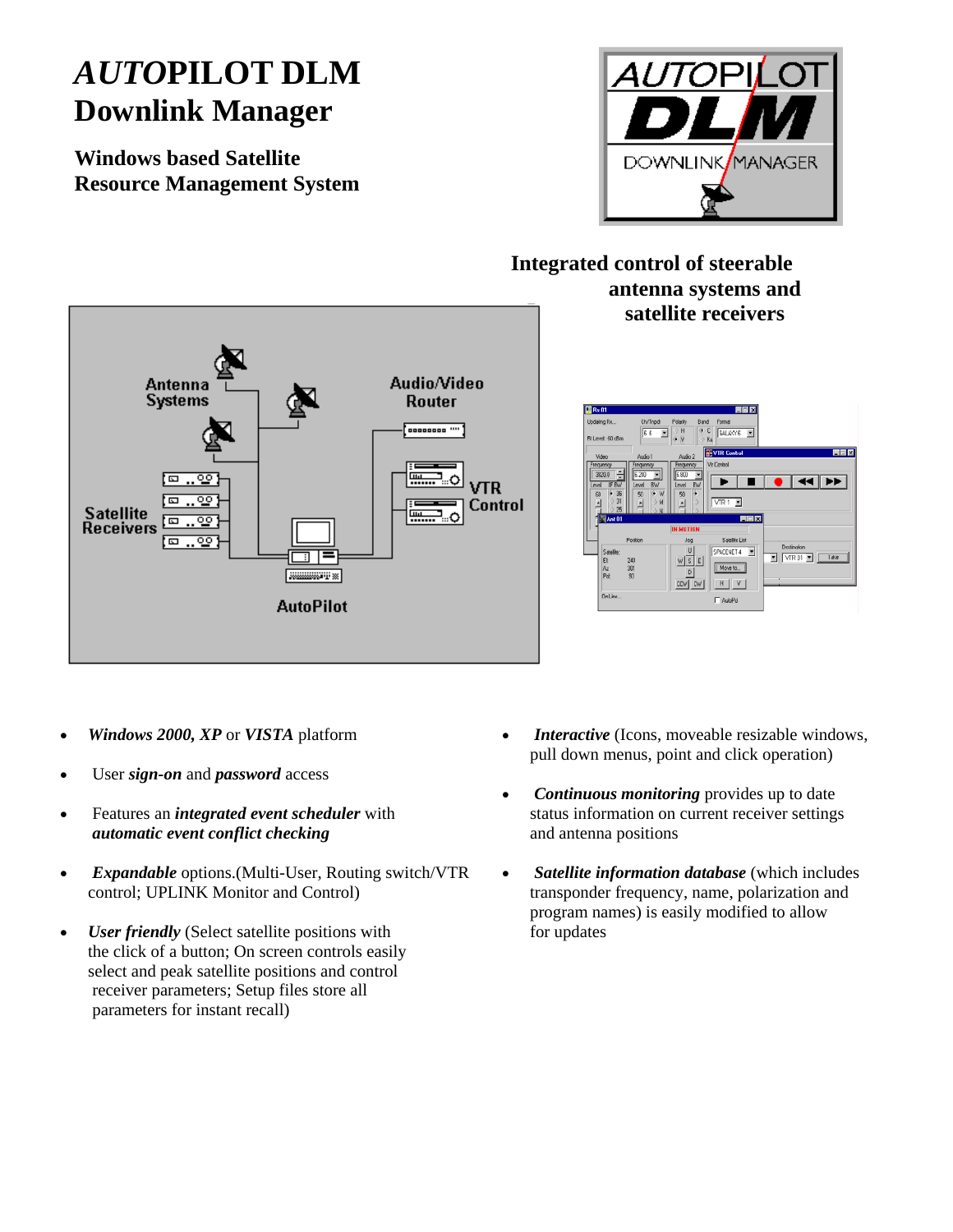## *AUTO***PILOT DLM DOWNLINK MANAGER**

*AUTO***PILOT DLM** provides unattended satellite antenna positioning and receiver tuning using the integrated event scheduler. Scheduled events can be programmed on a daily or weekly basis with event conflicts checked automatically.

| <b>EX Bx 01 OM 830BR</b>                               |                                                                               |                                   |                          | $\Box$ d $\boxtimes$                                                                  |                          |                 |
|--------------------------------------------------------|-------------------------------------------------------------------------------|-----------------------------------|--------------------------|---------------------------------------------------------------------------------------|--------------------------|-----------------|
| On Line                                                | Ch/Tnpdr                                                                      | Polarity                          | Band                     | Format                                                                                |                          |                 |
| Rf Level: -55 dBm                                      | 33                                                                            | ⊕ H<br>V                          | ◈<br>C<br>◇<br>Ku        | GALAXY 6                                                                              |                          |                 |
| Video                                                  | Audio 1                                                                       | Audio 2                           |                          | Audio 3                                                                               |                          |                 |
| Frequency<br>÷<br>3760.0<br>IF BW<br>Level<br>36<br>50 | Frequency<br>6.800<br>$\blacktriangledown$<br><b>BW</b><br>Level<br>⊛ W<br>50 | Frequency<br>6.800<br>Level<br>50 | ▼<br><b>BW</b><br>۰<br>W | Frequency<br>6.800<br>$\blacktriangledown$<br><b>BW</b><br>Level<br>۰<br>W<br>50      |                          |                 |
| 31<br>25<br>22<br>18                                   | ⇒<br>м<br>$\hat{\phantom{0}}$<br>N                                            | ٠                                 | м<br>$\mathcal{P}$<br>N  | $\hat{\phantom{0}}$<br>М<br>٠<br>$\hat{\phantom{0}}$<br>N<br>$\overline{\phantom{0}}$ |                          |                 |
| 16                                                     |                                                                               |                                   |                          |                                                                                       |                          |                 |
| Command Acknowledged!                                  |                                                                               |                                   |                          | Ant 01 RC 2000A                                                                       |                          | $\Box$ d $\Box$ |
|                                                        |                                                                               |                                   |                          |                                                                                       |                          |                 |
|                                                        |                                                                               |                                   |                          | Position                                                                              | Jog                      | Satellite List  |
|                                                        |                                                                               |                                   |                          | GALAXY 6<br>Satellite:<br>EI:<br>235<br>150<br>Az:                                    | U<br>${\sf S}$<br>E<br>W | ▼               |
|                                                        |                                                                               |                                   |                          | 825<br>Pol:                                                                           | D<br>$ CW $ CW           | Move to         |
|                                                        |                                                                               |                                   |                          | On Line                                                                               |                          |                 |

| c:\apdemo\test.sch |                      |                                                   |              |      |                              |              |             |  |
|--------------------|----------------------|---------------------------------------------------|--------------|------|------------------------------|--------------|-------------|--|
| <u>i Addi</u>      | Update               | Delete                                            | Hold         | Now. | <b>STOP</b>                  |              |             |  |
| S.                 | START DATE STOP DATE | DAYS                                              | <b>START</b> | STOP |                              | <b>EVENT</b> | <b>SHOW</b> |  |
| 10/08/1997         |                      | 01/01/2010 SuMTuWThFSa 12:00:00 13:00:00 TEST ONE |              |      |                              |              |             |  |
| 10/09/1997         | 01/01/2010 MTuWThF   |                                                   |              |      | 13:00:01 13:01:00 New Event  |              |             |  |
| 10/09/1997         | 01/01/2010 MTuF      |                                                   |              |      | 18:00:00 19:00:00 NIGHT TIME |              |             |  |
|                    |                      |                                                   |              |      |                              |              |             |  |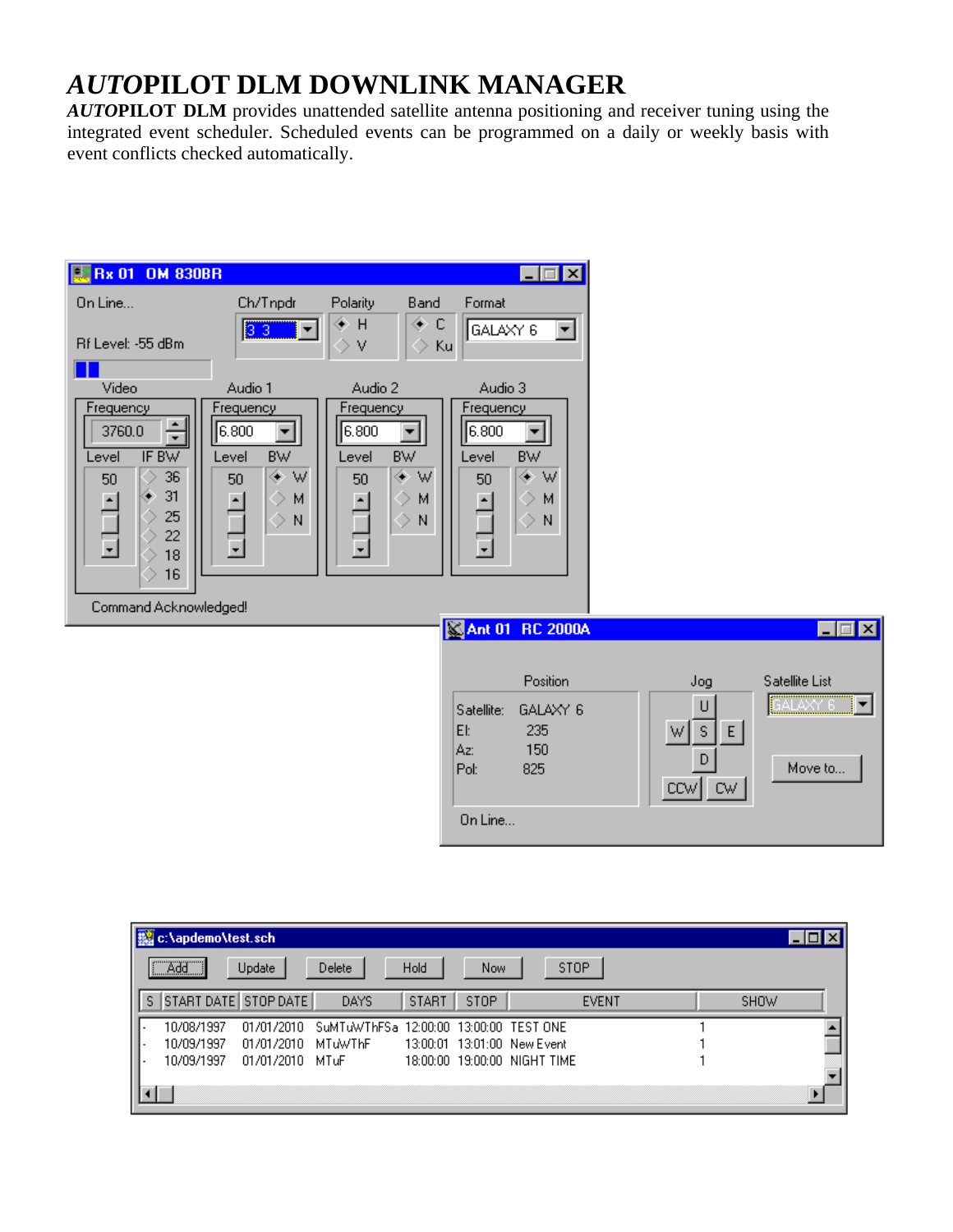## **Available Device Control - Downlink Systems**

| <b>AutoPilot</b>           | <b>Antenna Controllers</b>   | Interface                   |
|----------------------------|------------------------------|-----------------------------|
| Andrew Antenna             | APC100/APC400                | 232                         |
| Andrew Antenna             | APC300                       | 232                         |
| Andrew Antenna             | APC3000                      | Ethernet                    |
| Comtech/CTI                | EC-8/CTI 850                 | 232                         |
| Research Concepts, Inc.    | RC1000/1500/2000A/B/C/X      | 422 SA-BUS                  |
|                            | 2500A/B                      | protocol                    |
| Scientific Atlanta         | SA8840A, 8860                | 422                         |
| Vertex                     | 7134/7200/7220               | 232                         |
| <b>AutoPilot</b>           | <b>Satellite Receivers</b>   |                             |
| Andrew Antenna             | ASR-300                      | 422                         |
| <b>DX Communications</b>   | <b>DIR 657 A/B</b>           | 232                         |
| <b>Standard Comm</b>       | Omni810/830/830BR/930        | 232/422 jumper<br>select    |
| Scientific Atlanta         | SA7500/7530A/7530I           | 422 SA-BUS<br>protocol      |
| Scientific Atlanta         | SA9660                       | <b>TTL</b> adapter<br>req'd |
| <b>AutoPilot</b>           | <b>IRDs</b>                  |                             |
| <b>Digital Vision</b>      | <b>Bitlink</b>               | 232                         |
| General Instruments        | DSR1500/4500 DSR 4000/4001   | SDLC adapter<br>req'd       |
| <b>General Instruments</b> | DSR 4800/4810                | 232/422                     |
| <b>General Instruments</b> | DSR 4500X/4520X              | Ethernet                    |
| <b>Harris</b>              | Netplus 300                  | 232                         |
| <b>KTech</b>               | <b>DVM-150E</b>              | 232                         |
| Motorola                   | <b>DSR6000</b>               |                             |
| <b>Standard Comm</b>       | SDR400/422CI, SDR7150        | 232/422                     |
| Scopus                     | IRD 2520,2600,2800,2900/2980 | Ethernet                    |
| Sencore                    | <b>MRD 3187A</b>             | <b>Ethernet</b>             |
| Scientific Atlanta         | SA9222/9223/9225/9228        | 232                         |
| Scientific Atlanta         | Power Vu/D9850               | Ethernet                    |
| Scientific Atlanta         | D922B-2, D9230               |                             |
| Tadiran                    | 2980, 29XX                   |                             |
| Tandberg                   | Alteia, TT1220,1260,1280,    | 232/422                     |
|                            | RX1290                       | Ethernet                    |
| Tiernan                    | TDR 6/7/60/777/778           | 232                         |
|                            | HD4040                       | Ethernet                    |
| Wegener                    | Unity 4000/4600/5000/4422    | 232                         |
| <b>AutoPilot</b>           | <b>L Band Routers</b>        |                             |
| Quintech                   | <b>SRM/XRM</b> series        | 232/422                     |
| <b>ETL Systems</b>         | L Band Matrix                | 232/422                     |
| Evertz                     | <b>XRF Routing Systems</b>   | Ethernet                    |